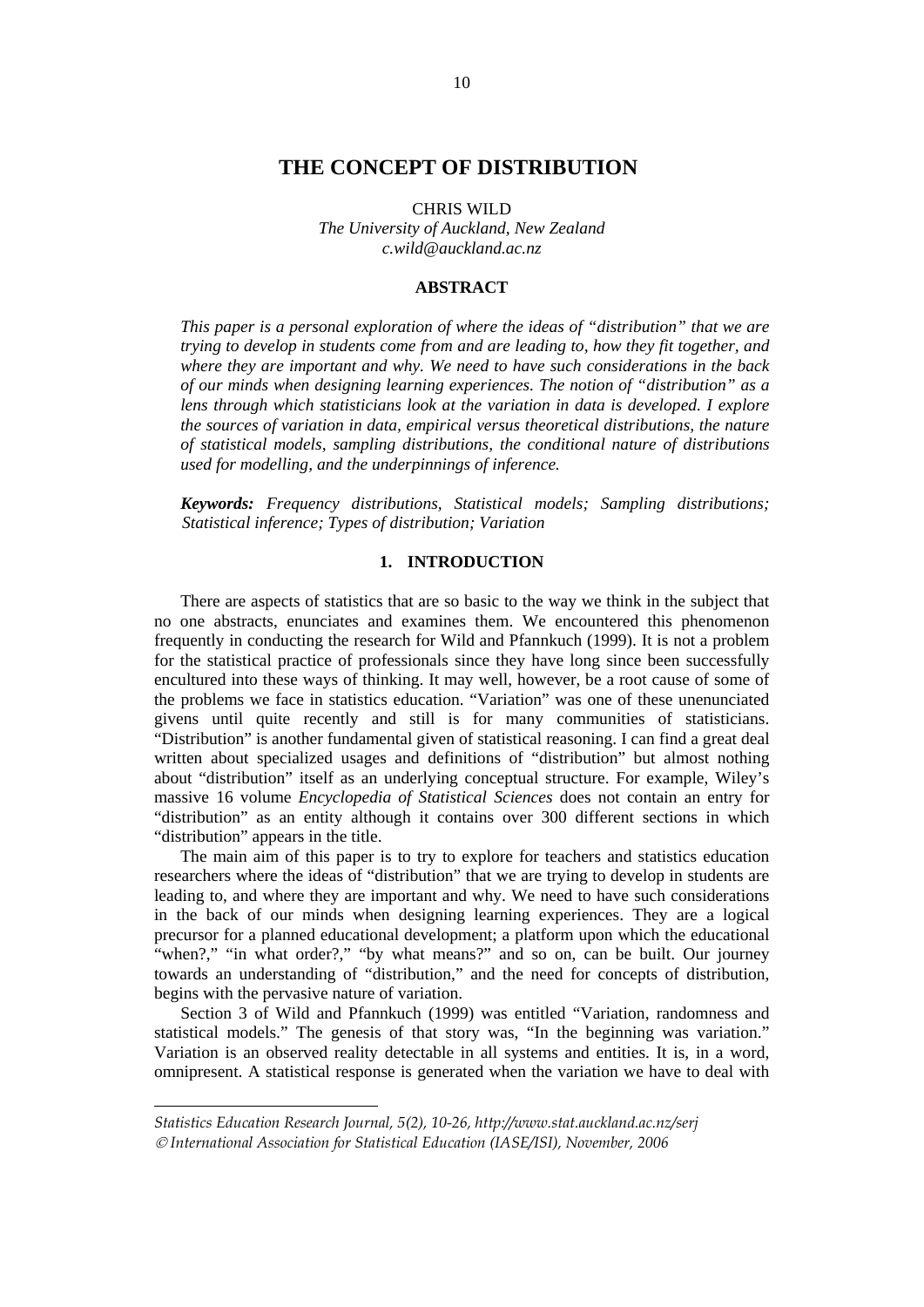in pursuing a real-world goal is not completely predictable at levels of precision that are of practical importance and we have given up, at least temporarily, on the ability to understand differences between individuals at a level that might make them predictable. The statistical response is to investigate, disentangle and model patterns of variation in order to learn from them. We will see that the notion of "distribution" is, at its most basic, intuitive level, "the pattern of variation in a variable," or set of variables in the multivariate case. Thus the notion of "distribution" underlies virtually all statistical ways of reasoning about variation. So it is particularly fitting that the first special section of the *Statistics Education Research Journal* (Garfield and Ben-Zvi, 2005) had the theme of "variation" and this, the second special issue, has the theme of "distribution."

Statisticians look at variation through a lens which is "distribution" (Figure 1). Provided "variation" is in the background of our thinking, we are looking through the "distribution" lens as soon as we look at our data in any way that sets aside case labels. Setting aside case labels is no small matter, however. There has been a good deal of work about how children at elementary and middle school levels relate to data. Bakker and Gravemeijer (2004, p. 147) write that such students "tend to conceive a dataset as a collection of individual values instead of an aggregate that has certain properties." What is important and interesting to children is the particular. Case labels (e.g., the names of people) inform us that a particular data record describes a specific entity, often a person. It is a very big step indeed from this to thinking about data in aggregate terms.



*Figure 1. "Distribution" as a lens* 

In statistics we are seldom interested in a dataset as a collection of separate snapshots of particular individuals taken in a particular way at a particular instance in time. Rather we look at data to learn more widely applicable lessons. These lessons are not, we believe, to be found in the individual data points themselves but in patterns discernible in the dataset as a whole. So we put aside (temporarily ignore) the links between data points and individuals as distracting detail in order to better focus on patterns. When case labels are set aside individuals with identical values for the variables of interest become indistinguishable so that, without any loss of information, we can reduce the data to a set of distinct values and their corresponding frequencies, that is, to a frequency distribution. All of the information about patterns of variation is in the (typically multivariate) frequency distributions. All summary statistics and almost all the graphs we look at are summaries and graphs of frequency distributions. We use them to discover and describe aspects of the patterns in the variation contained in the frequency distributions. We convert frequency distributions into relative-frequency distributions to facilitate the comparison of batches of data (e.g., to compare data from different subgroups) containing different numbers of observations.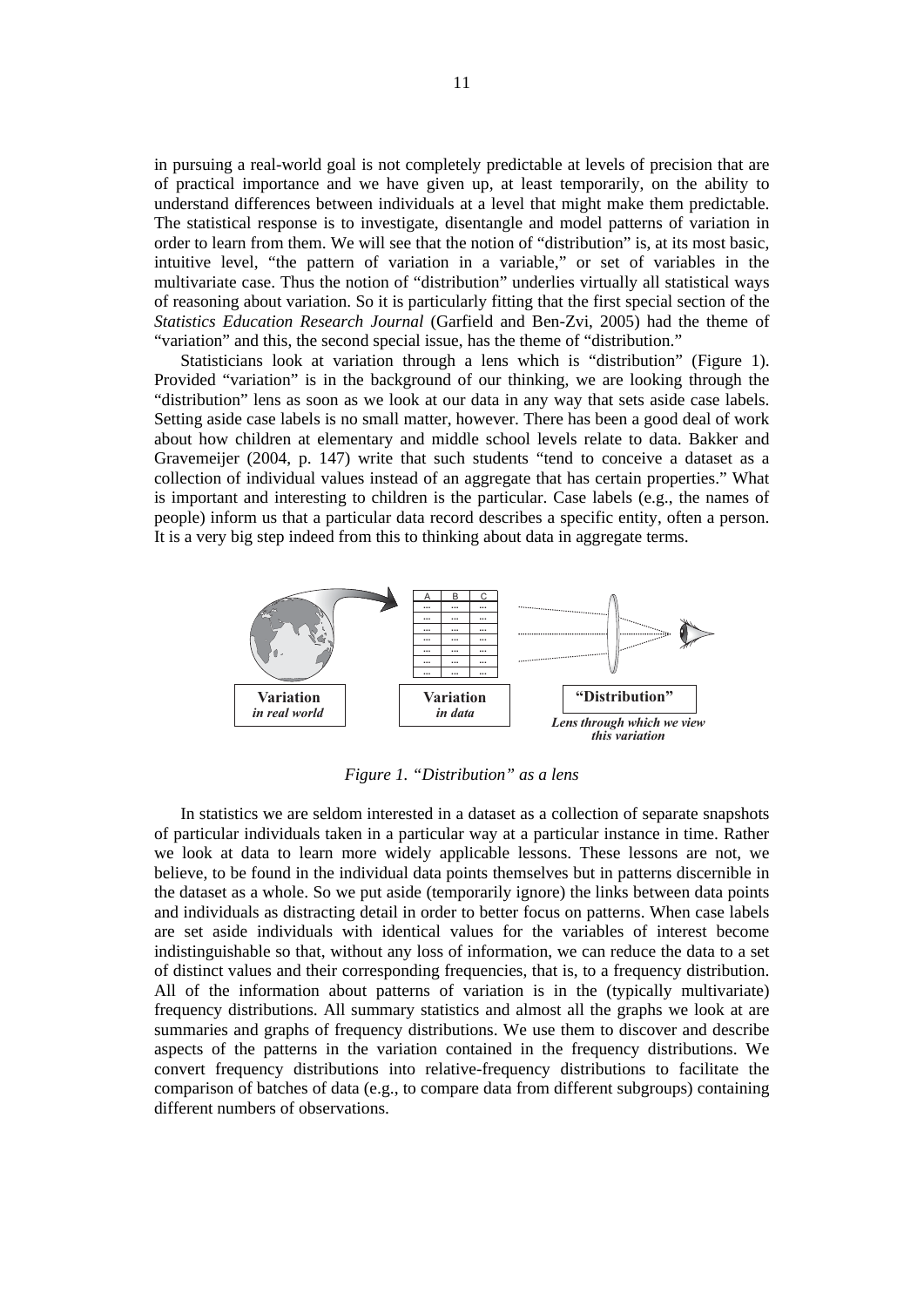Where does the variation we see in data come from? There is typically real variation in the systems we are investigating and this is inevitably overlaid with additional variation induced by the observational process as in Figure 2. Why do we summarise and model patterns of variation? Primarily we do it for the purposes of prediction, explanation or control; that is, in order to be able to make better predictions, better understand the mechanisms generating the data, or to enable us to change the pattern of variation in the system in the future, at least to some partial but useful extent such as by reducing mortality rates.



*Figure 2. Sources of variation in data* 

Section 3 of Wild and Pfannkuch (1999) went on to discuss how statisticians look for sources of variability by looking for patterns and relationships between variables and in particular for those patterns that are likely to persist. It talked about explained and unexplained or residual variation. The majority of the section discussed "the quest for causes" and I don't want to touch on that here (except to promulgate "variation causes statistics"!). It concluded with the following:  $(1)$  variation is an observable reality;  $(2)$ some variation can be explained; (3) other variation cannot be explained on current knowledge; (4) random variation is the way in which statisticians model unexplained variation; (5) this unexplained variation may in part or in whole be produced by the process of observation through random sampling; (6) randomness is a convenient human construct which is used to deal with variation in which patterns cannot be detected.

We look for regularities or patterns in the observed variation and those that we believe, considering what we see in the data and what we understand about the mechanisms generating the data, are likely to be real and not ephemeral correspond to "explained variation." Unexplained variation, or "noise," is what is left over once we have "removed" all such patterns. It is thus, by definition, variation in which we can find no patterns. We model unexplained variation as being generated by a random process, implicitly if not explicitly. The simplest such models are regression models. We are papering over, at this point, a rather large crevasse which is the difficulty in deciding whether an apparent pattern in our data is likely to be a persistent characteristic of the process generating the data, and thus form a structural element in our model, or ephemeral and should be swept up in random elements of a model.

There is an old saying that goes, "If it looks like a duck, walks like a duck and quacks like a duck, then it is a duck." If it looks/walks/quacks like a duck, the statistician will use the inferential reasoning appropriate for ducks, despite having no real assurance that this bird actually has duck DNA. When modelling unexplained variation, because it looks random when viewed in any of the ways we have devised for inspecting it, we will draw the inferences that we know would be appropriate if it was in fact randomly generated. We do this because we do not know any better ways of proceeding (and don't believe anyone else does either). For further discussion, see Section 3.4 of Wild and Pfannnkuch (1999).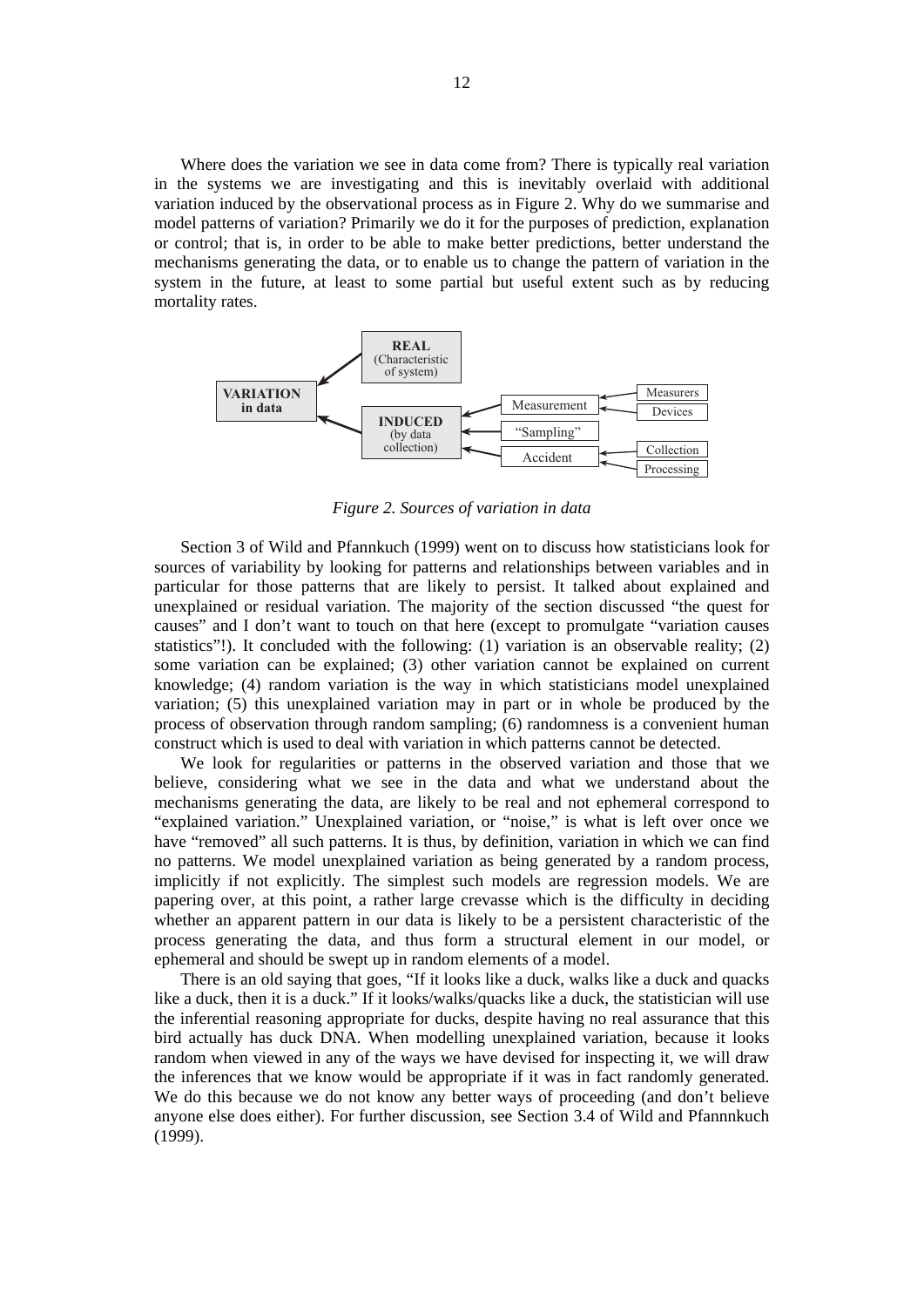Having established "distribution" as a lens through which we view variation in data and explored the nature of explained and unexplained variation we will now start looking at distinctions between types of distributions that draw on these ideas.

#### **2. EMPIRICAL VERSUS THEORETICAL DISTRIBTIONS**

#### **2.1. INTRODUCTION**

In an effort to understand better how statisticians use "distribution," I pointed Google at a number of sites including the American Statistical Association (ASA) where it searched the pages of the *Journal of the American Statistical Association*, the *Journal of Statistics Education*, other ASA journals, and many other resources. The adjectives and other qualifiers that I found used with "distribution" are collected in Appendix 1. By far the most common usages fell into two classes, "named theoretical distributions" (e.g., normal, binomial, …) and "the distribution of …" referring to the empirical or frequency distribution of some particular measured quantity, so that will be our starting point.

The distinction that underlies discussions of *empirical* versus *theoretical* distributions is between the variation we see in our data and a potential model for the process that gives rise to that variation (Figure 3). The empirical, *frequency* or observed distribution of our variable(s) contains the variation that we can see directly in our data. There is no inferential component, just a description of what exists in the data. When we move on to try to learn wider lessons from features seen in the current dataset, we conceive of unexplained variation present as having been generated by some unknown distribution. We often refer to this as the "true" or "underlying" distribution even though it is almost always a conceptual entity. When we use a full parametric model in our analysis we choose some named parametric distribution, such as the normal distribution, which we then assume to be what generates the data. This is the *theoretical* distribution, which describes or defines a probability model.



*Figure 3. Empirical versus theoretical distributions* 

 We have hundreds of humanly invented distributions for such purposes. In certain application areas, experience has shown that certain distributions are useful, but there is no way of ever knowing that our data are being generated from some particular distribution. So we never really believe our assumed theoretical distributions. The best we can hope for is that the act of sampling from the assumed theoretical distribution adequately mimics the most important features of the process which generated our data. Our lack of trust in the theoretical distribution leads to considerations of "robustness" and "goodness of fit." That is, we would like to use inferential procedures that are comparatively insensitive to departures from distributional assumptions (robust) and we want to avoid using a theoretical distribution for inference that demonstrably does not "fit" the data – by which we mean that the distribution would be unlikely, in some sense, to produce the dataset we have in hand. To have any hope of making sense of this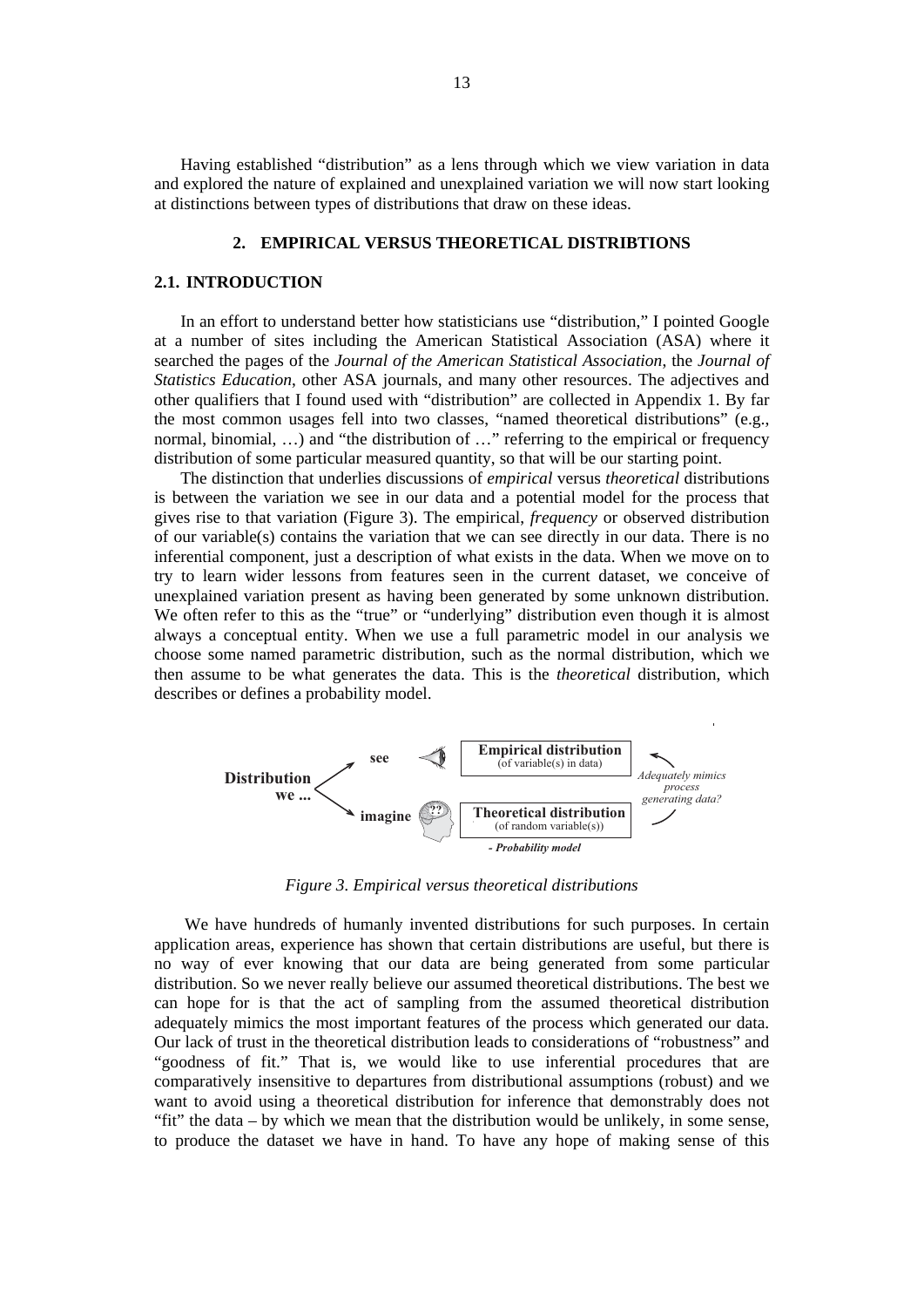modelling process, students need to experience the behaviour of data which are generated from truly random sources (or as close as we can get to that) and lay that alongside real data. This is the crux of "connecting chance and data." I will expand on this point in the next subsection.

Where do *outliers* fit? Outliers are observations we suspect are not being generated by the process which is generating the bulk of the data, but by a different (e.g., gross error) process. When we detect outliers we go back to the case labels hoping that there is some additional information we can uncover about that case that might help us understand why it appears so different. For example, we may be able somehow to determine whether the outlier is an error that can be corrected or removed.

# **2.2. "HEIGHTS ARE NORMALLY DISTRIBUTED"**

At risk of belabouring points, I will now approach the ideas in Section 2.1 from another direction. How can we understand a statement like "heights are normally distributed"? We should not understand it in an absolute, literal sense because the statement is far more precise than anything we could ever actually know. Usually we are using "heights are normally distributed" in a loose descriptive way. The shape of the empirical distribution of the heights that we have seen (in whatever context) looks as though it is reasonably well approximated by the probability density curve of some particular normal distribution. We may make a leap of faith by believing that the approximation would still be good if we could look at the empirical distribution of heights from everyone in the parent population from which the heights we have seen have been drawn. We could make an even greater leap by thinking that this is probably also the way it would turn out if we looked at heights of people drawn from some other population that we have not yet investigated.

If we add the idea or reality of sampling at random from a population where the height distribution is well approximated by a normal distribution, then it follows that the behaviour of the data we get from sampling people and measuring their heights should be almost indistinguishable from the type of data we would get from taking random draws from a normal distribution. That latter behaviour can be investigated directly mathematically or via simulation.

If we make the assumption that our data on heights have been sampled from a Normal probability model then inferential statements (e.g., a confidence interval for the mean of the heights population distribution) follow from statistical theory as a consequence of that assumption. This is analogous to mathematics where, if one takes a set of conditions as holding true (axioms), then many other statements deduced as a logical consequence of these initial axioms (the theorems), must also hold true.

Some of the distributional leaps of faith in the first paragraph may be informed by a nonsignificant test of normality for our height data. But how much does this tell us? It tells us only that we cannot rule out the possibility that sampling variation alone may have produced the degree of "departure from normality" that we see with these data. Experience shows that, in virtually every situation, any theoretical distributional assumption we care to make will be shown to be implausible given enough data. What we are doing is never about the assumed theoretical distribution being right. It is only ever about the assumed theoretical distribution being a close enough approximation so that the methods of drawing inferences that follow from the assumptions we make are not misleading in any important way. This brings us back to robustness and goodness of fit as discussed in Section 2.1. *We make distributional assumptions in order to come up with*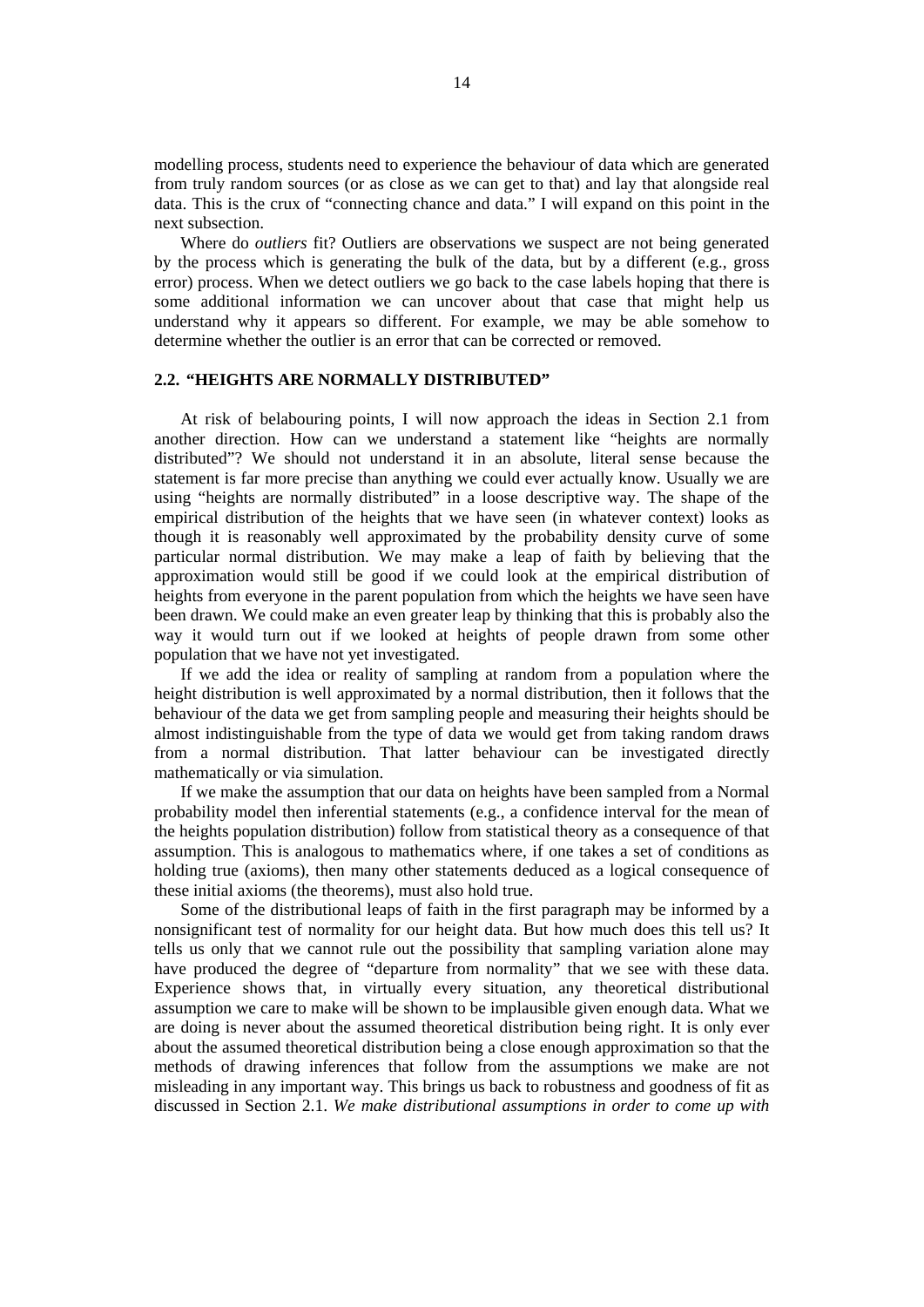*methods of drawing inferences from data that still work when those distributional assumptions are not quite right.*

There is a very understandable desire to drive the teaching of probability models and distributions using real data because dice, coins, and so on are boring, even irrelevant. This runs into the problem discussed above. We can never know that any specific set of real data has been generated from any specific probability model. At best we can believe that the model is a good approximation. Probability models are abstract constructs that are used to model real-world behaviour. Their successful operation stands on two legs. The first leg consists of understanding the abstract construct that is the model, the sort of "data" the model generates, and how we reason inferentially in that idealised environment. The second leg consists of seeing the parallels that suggest to us that the model may provide a reasonable approximation to a given reality, of applying the modelbased reasoning, and then of interpreting the results in terms of the original context. For most of the mental connections that have to be built in order to understand the model and the nature of its random behaviour, real-world context is simply a distracting irrelevance. That is not the place of real-world context. Interaction with context occurs in the recognition of model applicability, the interpretation of model parameters and the interpretation of any inferential statements that follow from applying the model-based reasoning.

As a non-traditional illustration, what students are experiencing in the fascinating basketball environment described by Prodroumou and Pratt (2006) is the stochastic behaviour of simulated "data" generated by a statistical model. While students do not directly learn anything new about basketball, by adjusting model parameters they can make the behaviour exhibited by the simulated environment (i.e., the statistical model) feel a lot like that of basketball. They can play with strategies that affect their performance in the simulated game and if they believe that the simulation gives an approximation that is close enough in key features to basketball they should then be willing to transfer some of the lessons learned in the simulation environment to the actual game.

## **2.3. MORE ABOUT DISTRIBUTIONS AND MODELS**

We now explore some complications neglected in the discussion in Section 2.1. When we choose "a" theoretical distribution as a model for some variable, typically we are actually referring to an assumption that the true distribution is an unknown member of a parametric family of distributions such as the Normal $(\mu, \sigma^2)$  family. Here assigning different values to the parameters  $\mu$  and  $\sigma^2$  gives rise to different distributions within the family and we make statistical inferences about the unknown "true" values of the parameters that "produced the data."

Beyond the simplest models, we do not just specify "a distribution." We actually build a construct using structural and random elements where each random element has a distribution. The simplest models of this form are the one-way analysis of variance model depicted in Figure 4, which underlies traditional inferential methods for comparing groups, and the simple linear regression model depicted in Figure 5. In Figure 4 the shapes are little normal curves coming up out of the page. The normal distribution for the *y*-values in group *i* is centred at <sup>μ</sup>*i*. Under this model, "observations" belonging to the *i*th group are generated by sampling from a normal distribution with mean  $\mu_i$  and some variance  $\sigma^2$ , which is the same for all of the groups. This is represented on the right hand plot, which also retains a "ghost" of the generating distribution. The model generates a type of pattern that we often observe in real data when we are trying to compare groups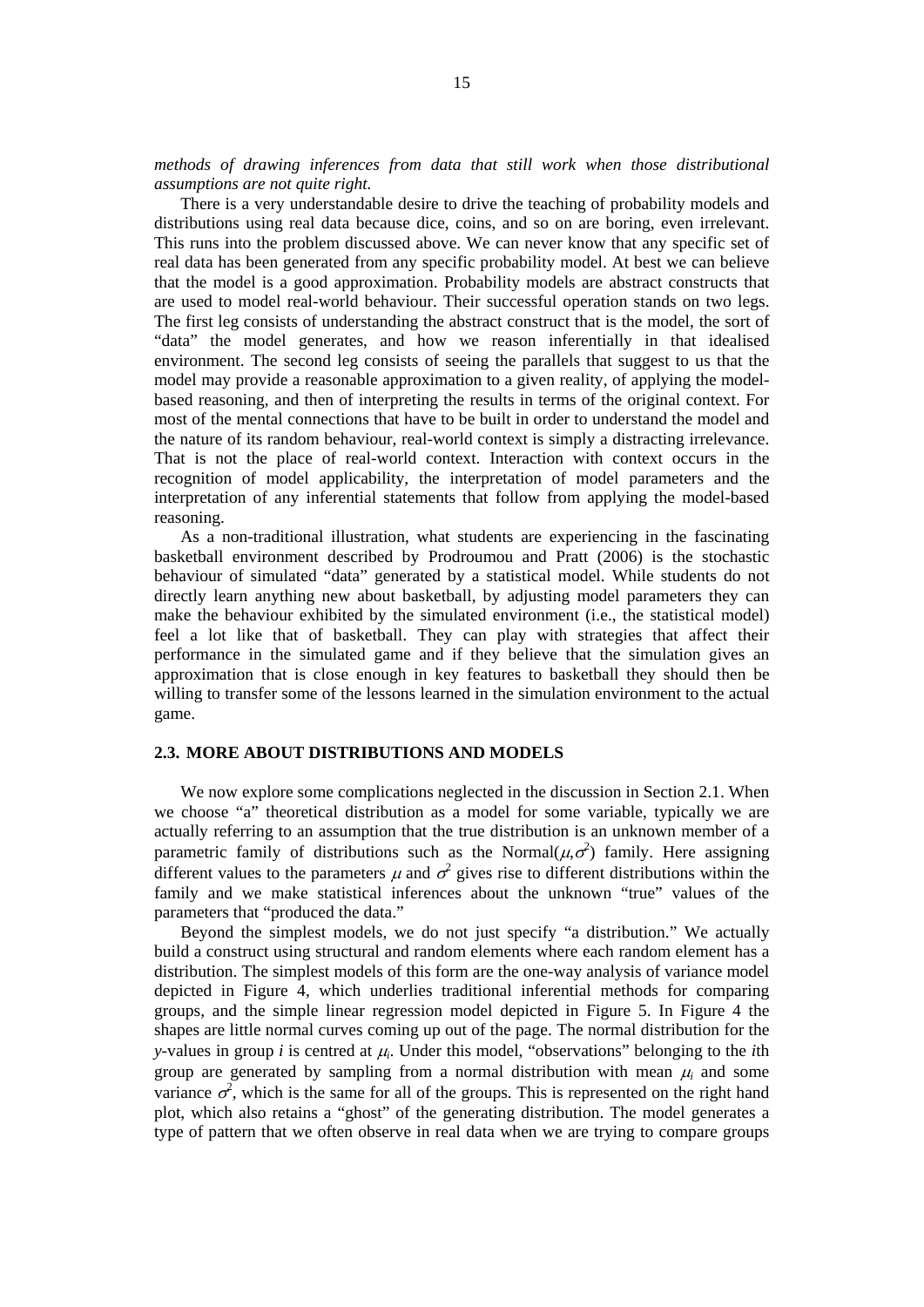and thus forms a model for the mechanism generating such data that we can often apply in practice. In reality, the values of  $\mu_i$  and  $\sigma^2$  are unknown. Standard statistical inferences include testing for, or finding confidence intervals for, differences between the true group means.



*Figure 4. The one-way analysis of variance model* 

The simple linear regression model in Figure 5 is essentially the same except that the true means  $\mu$ <sub>x</sub> when plotted against the *x*-value at which an observation is taken are constrained to lie on a line. The structural part of this model is the linear relationship between *x* and the mean value of *y*. The random part is the distribution of *y*-values taken at a given *x* around that the mean and that is what generates the observed scatter about the linear pattern.



*Figure 5. The simple linear model* 

Variation seen in even very simple data structures stems from a variety of sources (e.g., person-to-person, measurement, or occasion-to-occasion). There is a need to be able to think in quite sophisticated distributional ways to tease these things out. Hierarchies of random components (multilevel modelling) can be very helpful here. Luckily, in many commonly encountered problems it is not necessary to do so. Naïve approaches that sweep the subtleties under the carpet are actually valid. Suppose, for example, we want to compare the blood pressures of a drug-treated group and a control group on placebo. People do not have "a blood pressure." At the very least there is person-to-person variation in the levels of their average blood pressure, occasion-to-occasion variation in actual blood pressure of the same individual, and measurement error is a third source of variation adding to the other two. The variability of blood-pressure readings seen within each of the two treatment groups is the result of all of these sources. Nonetheless, with only a single observation per individual (and admittedly under certain idealised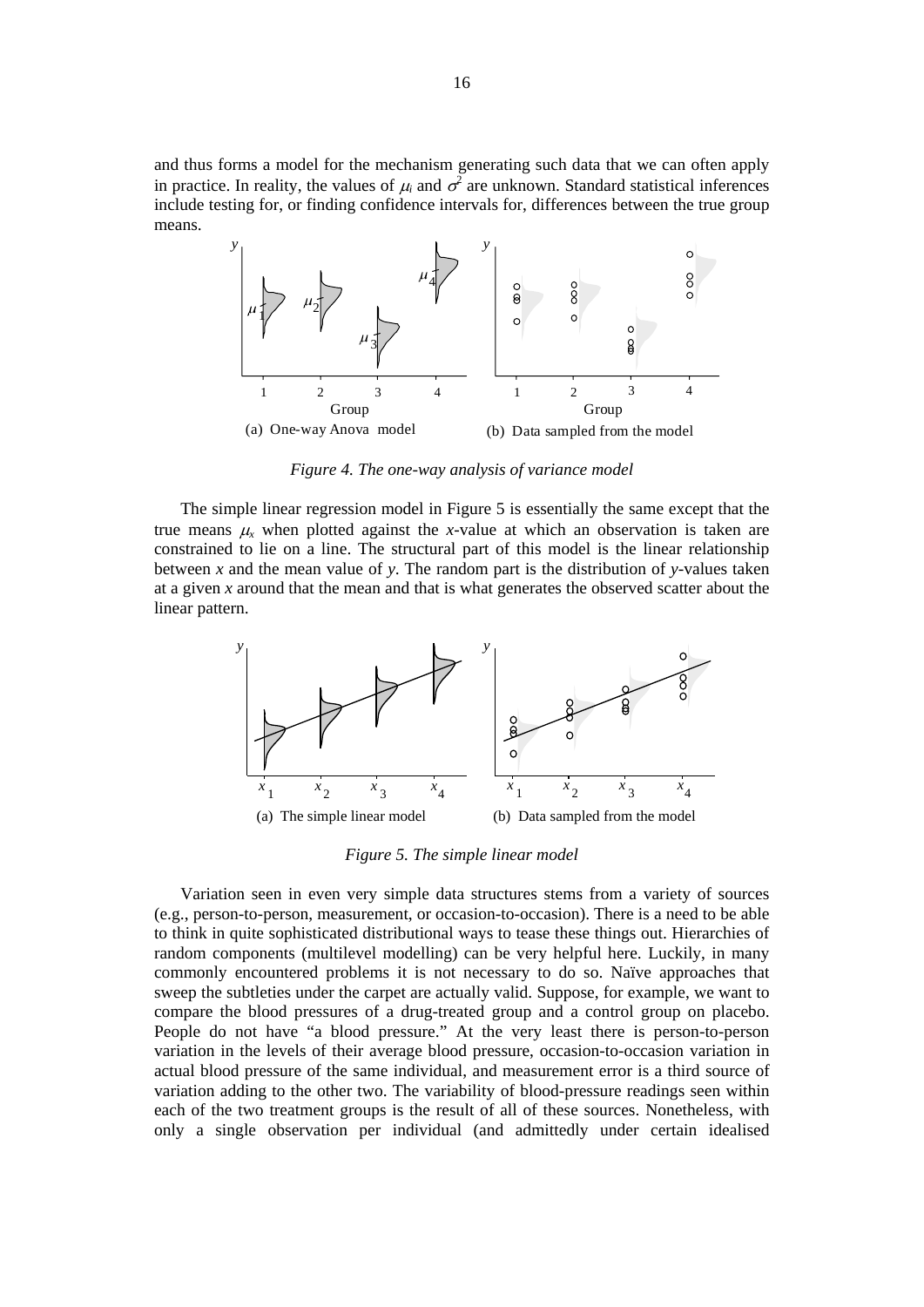assumptions) a 2-sample *t*-test, or confidence interval, for a difference in mean levels is still a valid analysis regardless of whether we have all of these sources of variation operating or if only person-to-person variation was operating. What differs is how we interpret the within-group variances. We would not raise the complications of multiple sources of variation for inferential beginners to avoid cognitive overload but suspicions about them might well cause unease in some.

Many complex models for processes involving time and space are built up in terms of chains or hierarchies of conditional distributions. For building models for processes evolving in time, for example, we often build up probability models conditionally by thinking in terms of what might happen next given the history of the process up until that point. This is a way of conceptualizing that permits prediction and also enables us to cope with data features like censoring.

With Bayesian inference we push the conceptual envelope out still further with the idea of describing the state of knowledge (prior to collecting the data) about parameters in a distributional model in terms of distributions called *prior distributions*. A Bayesian treatment of one-way analysis of variance, for example, would include prior distributions for all of the  $\mu_i$ 's and the variance  $\sigma^2$ . Inference proceeds by updating these prior distributions using information in the data to form corresponding *posterior distributions* intended to encapsulate the new data-informed state of knowledge.

# **2.4. ALL DISTRIBUTIONS ARE CONDITIONAL**

All distributions we work with are really "conditional distributions." This is not to say that we need complicated conditional probability ideas to think about them, just that they apply to particular subpopulations or systems operating under particular conditions or "settings" or to a particular time. We want to plant the idea that as conditions (or the groups we look at) change, the pattern of variation in an outcome variable often changes too and that we can learn useful things when we can quantify or otherwise describe the nature of those changes. If we can do this there is useful predictive information in such things as group membership and an impetus is given to trying to understand why the patterns might change. The regression problem can be conceived of as an investigation into how the distribution (pattern of variation) of a response variable *y* changes as the setting  $(x)$  changes. Group comparisons (two-sample, analysis of variance, etc.) can be conceived as an investigation into how the distribution (pattern of variation) of a response variable changes as we move from subpopulation to subpopulation (group to group) as shown, in an idealised way, in Figures 4 and 5. In the models depicted in Figures 4 and 5, all that changes about the distribution of *y*–values as group membership changes (Figure 4) or *x* changes (Figure 5) is confined to the mean level of the response. Spread, shape and everything else remains identical. Of course, even if this was true of the mechanism generating the data, in any observed dataset all of the features of the empirical distributions will still differ from group-to-group at least to some extent.

Regression and analysis of variance problems are not usually presented at this level of generality. The emphasis in most textbooks is not on how the distribution changes but on how the mean changes. Why this emphasis just on means? There are many reasons. One is a desire to look at the simplest feature of the distribution first. Then there is the historical influence of having well-worked out theory for simple models in which the mean is the only thing that changes as  $x$  changes (or as we move from group to group). Additionally, the parsimony principle (or Keep-It-Simple-Stupid principle) leads us to model only changes in mean unless the data forces us to do something more complicated. Other characteristics are much harder to make inferences about. For example, normal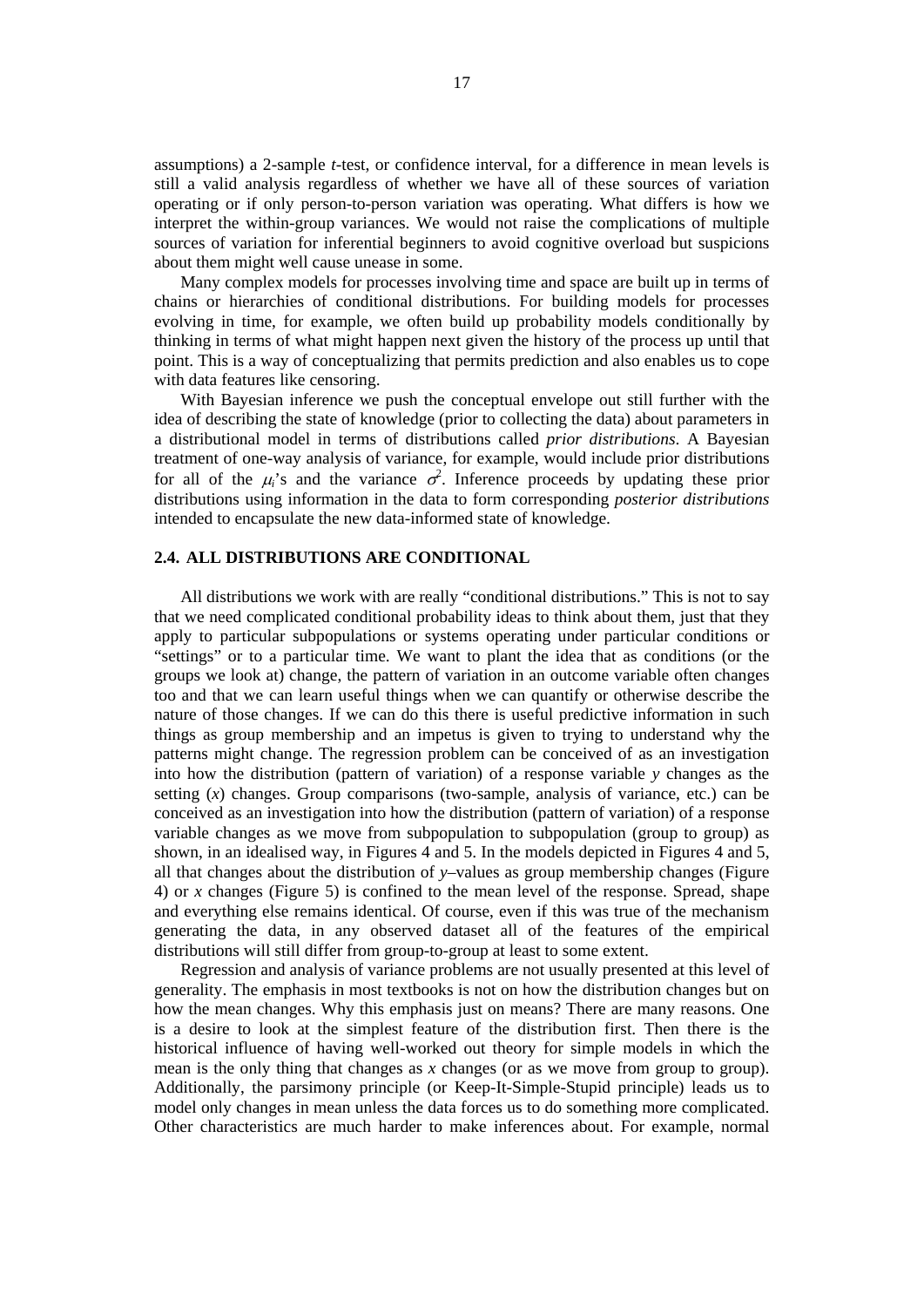theory-based inferences for means are quite robust but those for spreads are extremely sensitive to departures from normality assumptions. As an indicative convention, the more "detailed" the feature being compared, the more data we require to usefully characterise or compare it.

# **2.5. SAMPLE DISTRIBUTION VERSUS POPULATION DISTRIBUTION**

For beginning students we usually introduce the distinction between empirical and theoretical distributions gently via the distinction between the *sample distribution* and the *population distribution*. More precisely this is the distinction between the distribution of values for a variable for individuals represented in our dataset versus what that distribution would be if we had data on everyone in the population. Beginning this way is consistent with our desire in teaching to move sufficiently slowly from the concrete to the conceptual so that students do not drown in subtlety. Distributional models for data from processes are necessarily conceptual and immediately raise all sorts of difficult questions, for example, about the stability of the process through time and space and about dependencies. With data from a population, however, we can think in much simpler terms, namely of sampling from a large set of individuals at one point in time, and measuring one or more characteristics on each individual selected.

In practice, however, nothing is ever quite that simple, quite that "concrete." The really concrete, (real finite population measured once with one device at one time by one person in one way) is not really of interest to anyone because the quantities of interest are confounded, at the very least, by measurement-process variation. What we see is not exactly what is there. As soon as we allow for a contribution of the measurement process to the variation present in the data we are immediately transported from a manageable easily understood world to a world where data are generated by sampling from a conceptual population (an imagined construct) or are generated by some sort of random process (see Konold & Pollatsek, 2004). Urban myth has it that mediaeval mapmakers alluded to dangers lurking beyond the borders of the known world with the phrase "Here There be Dragons." Our maps of the statistical/inferential world made for beginning students need to be inscribed very carefully for teachers with "Here There be Dragons" underlined with "These Dragons be Real."

#### **3. SAMPLING DISTRIBUTIONS**

Next in importance, after the empirical and theoretical distributions of observations, are *sampling distributions* (see Figure 6). The former two relate to the *unit-to-unit variation* that we can see within a study or dataset and to a model for the generation of that unit-to-unit variation. (I prefer to personalize this and speak in terms of individual-toindividual variation.) Sampling distributions relate to *study-to-study variation* in estimates or statistics (e.g., sample means, proportions, regression slope estimates and *t*statistics) which cannot be demonstrated from any particular study because each research study provides only one study-level data point. It is most accessibly introduced to students, I believe, in terms of the sampling variation in a parameter estimate, for example, of a population mean or proportion. Statistics educators now have a very good array of complementary ways of enabling students to experience the sampling variation generated by the process of "conduct a study and calculate an estimate" (see Chance, delMas & Garfield, 2004, pp. 294-297). This sampling variation can be modelled using either a (theoretical) probability distribution deduced from the distribution used to model the unit-level data or an asymptotic (large-sample) approximation, or it may be simulated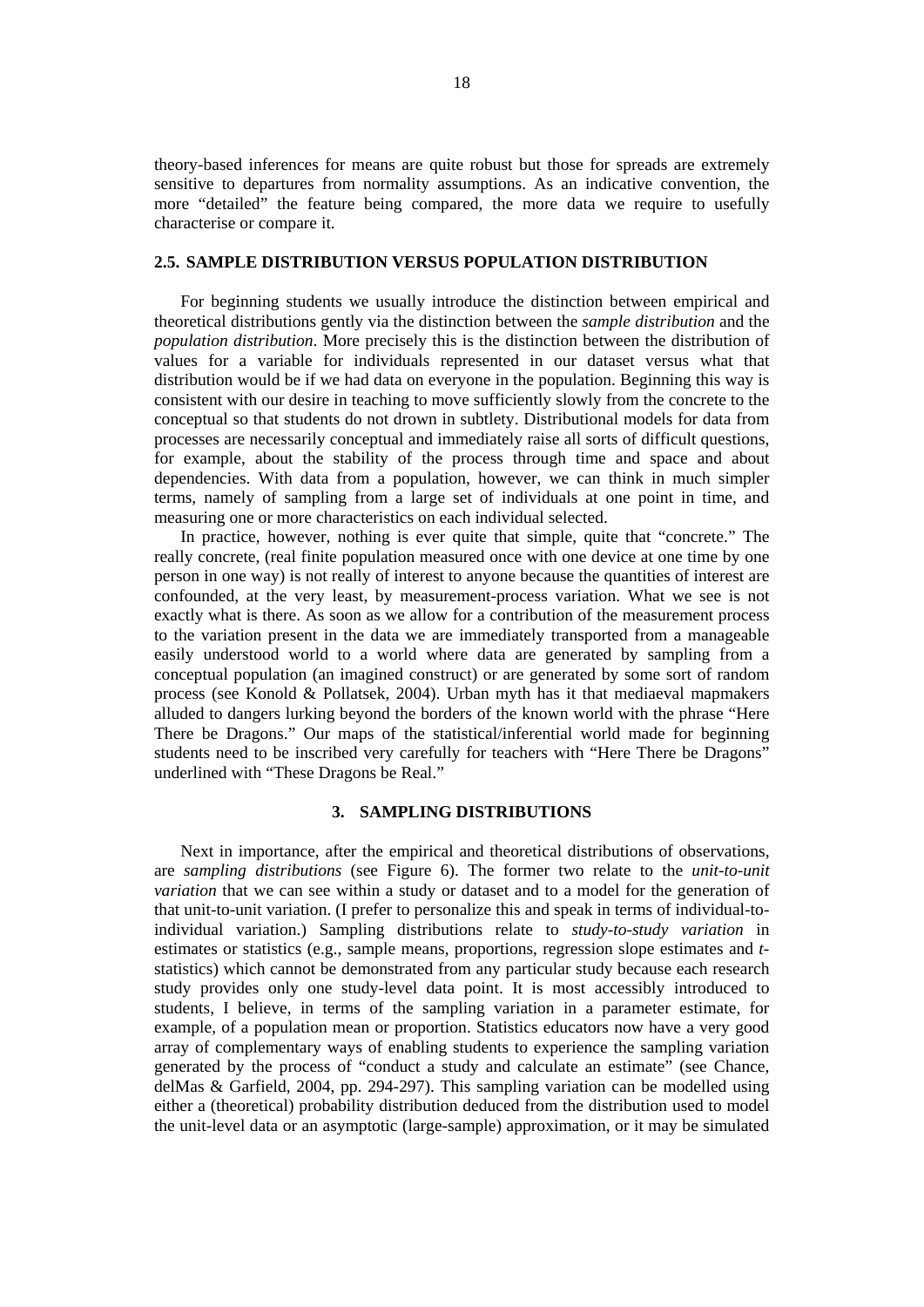using a resampling technique be it bootstrap, jackknife or permutation depending upon the situation and the analyst's taste.

The main priority with sampling distributions is to get across the idea that estimates and other statistics change every time we do a new study even if we perform each study according to exactly the same protocols. Properly appreciated, this becomes the prime motivator for the need for inferential methods which incorporate uncertainty, be they significance tests and confidence intervals or Bayesian. A second priority is the Central Limit Theorem for means which lays the groundwork for commonly used inferential techniques for a range of simple, but common, situations.



*Figure 6. Incorporating the sampling distribution* 

Although the expression "sampling variation" appears often in the statistics education literature it appears very rarely in the statistics literature. There is no article on sampling distributions in the *Encyclopedia of Statistical Sciences* and of the over 300 section headings that contain the word "distribution" the phrase "sampling distribution" appears in only three. It is a background concept that underpins much of what we do in statistical inference but once the idea has been established it is seldom explicitly referred to. The adjective "sampling" is either dropped, to be inferred from the context, or it may appear in other guises such as the *null distribution* (of a test statistic), which is the sampling distribution that the test statistic would have if the null hypothesis was true.

# **4. COMPARISONS CURE UNIVARIATITIS**

Teaching about the features of distributions for beginners tends to be in the context of a single variable, that is, in a univariate setting. All too often this has led to students being fed, year after year, a constant diet of univariate data and contrived univariate situations. I plead with teachers to move on to multivariate notions such as comparisons between groups and relationships between variables as soon as the most basic foundations have been laid. This is necessary to avoid infecting students with the dread disease univariatitis which is notorious for causing its victims to experience sensations of drowning in irrelevance and, ultimately, death by boredom. We may have to keep revisiting the univariate world but should take extreme care not to end up living there.

One important reason for using multivariate data early is that it gives a time-efficient environment in which students can themselves generate interesting questions to investigate using data, for example, by making interesting comparisons or investigating possible relationships. As pointed out in Wild (1994, p. 164), "not only is question generation arguably the most important part of the investigative process, the bubbling up of questions from an awakened curiosity provides much of the excitement of investigation."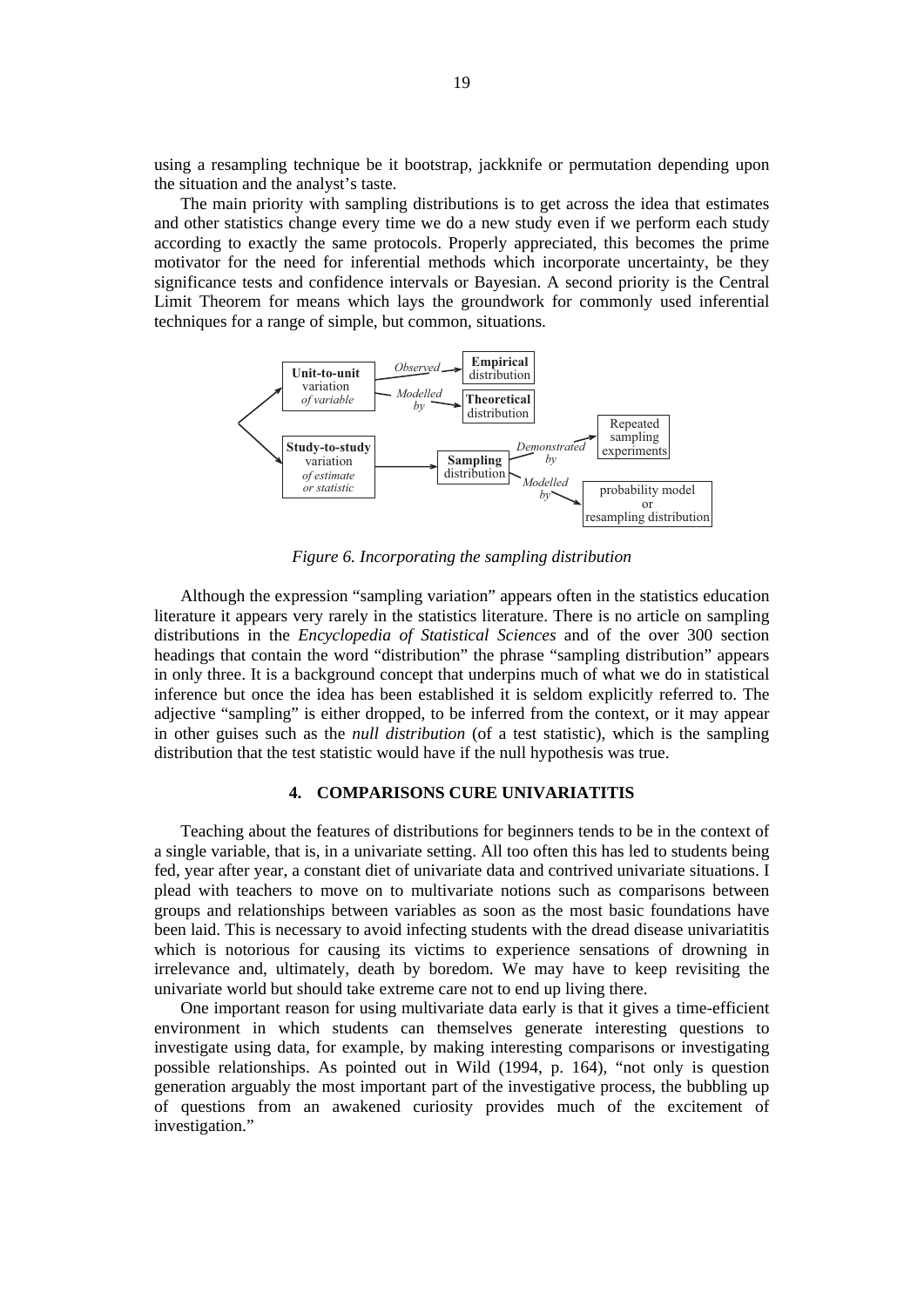Single distributions and the features of single distributions are seldom of interest in and of themselves. Interest generally lies in changes in these features, between places or groups, or over time. So why do we spend so much time working with single univariate distributions? Our main purpose is to lay the conceptual ground work that facilitates thinking about comparisons and relationships but traditional statistics teaching spends far too much time on it. We start with data and talk about centre, spread, modes, gaps, clusters, skewness, quantiles (particularly medians and quartiles), outliers, and other words are also starting to be used out of concerns about language being child-friendly and descriptive (e.g., "spreadoutness," "clumps," and "bumps"). This all too easily turns into what my colleague Matt Regan pejoratively terms "name calling." Let us put the simple data features to work in comparisons before we start naming and worrying about more detailed data features. Useful inferences about the latter are much less common in practice and much less reliable as well. So as soon as we introduce ideas like centre and spread we should put them straight to work in making some real and interesting comparisons – having visited the dull, grey, univariate world we need to bring the learning straight back into the vibrant real world. The same applies for notions like skewness. The fact that data for some variables are severely skewed is interesting mainly because data on other variables are not (another type of comparison) and because of practical implications of distributional shapes.

One of the many things we want students to be able to do when looking at plots of their data is to react to and wonder about causes for "the unexpected," particularly outliers – things that fall beyond "the expected pattern of variation." In order to do this students need some ideas about what to expect. A good place to start is the patterns of variation produced by sampling from a normal distribution or a finite population in which the characteristic of interest is approximately normally distributed. Particularly with small to moderate samples, the extent of what we might think of as "non-normal behaviour" present in data generated from a normal distribution can be astounding. Meaning should only be sought in those features of the data that correspond to features of the parent population or other mechanisms generating the data. Because exploratory data analysis is seldom coupled with exploration of models and random behaviour, many of the features beginning students point to, name and ponder causes for (gaps, clumps, outliers, skewness, bimodal behaviour, etc) are within the threshold of random error.

A recent innovation for the beginnings of inference introduced explicitly by Bakker and Gravemeijer (2004, pp. 158-165), but also used by others, for example, Konold and Pollatsek (2004, pp. 172, 180, 193), is the mind game for children of "growing the sample" which is basically concerned with conjecturing about what we might expect to happen to a display if "we added more people." In our terms, a data feature is meaningful only if it would still be present if we grew the sample substantially. For example, a gap would not be filled in, or apparent clusters would not coalesce. We move beyond name calling to statistical thinking when we can relate the features that we can see and name in our dataset, and believe will persist, to what we know about the world in order to arrive at some level of real-world insight, however small. We may, as a simple example, identify two clusters in a distribution and through further detective work determine that they are composed of identifiably different classes of individuals.

With categorical data, the most important reasons for working with relative frequencies (equivalently proportions or percentages), such as in relative frequency tables and resulting bar graphs, is to facilitate the comparison of datasets of different sizes, and to form a bridge to probability. With continuous measurement data, the real reason for teaching standardized histograms in which proportions are represented by areas is to lead in to the idea of probability density and density curves. This form of standardisation also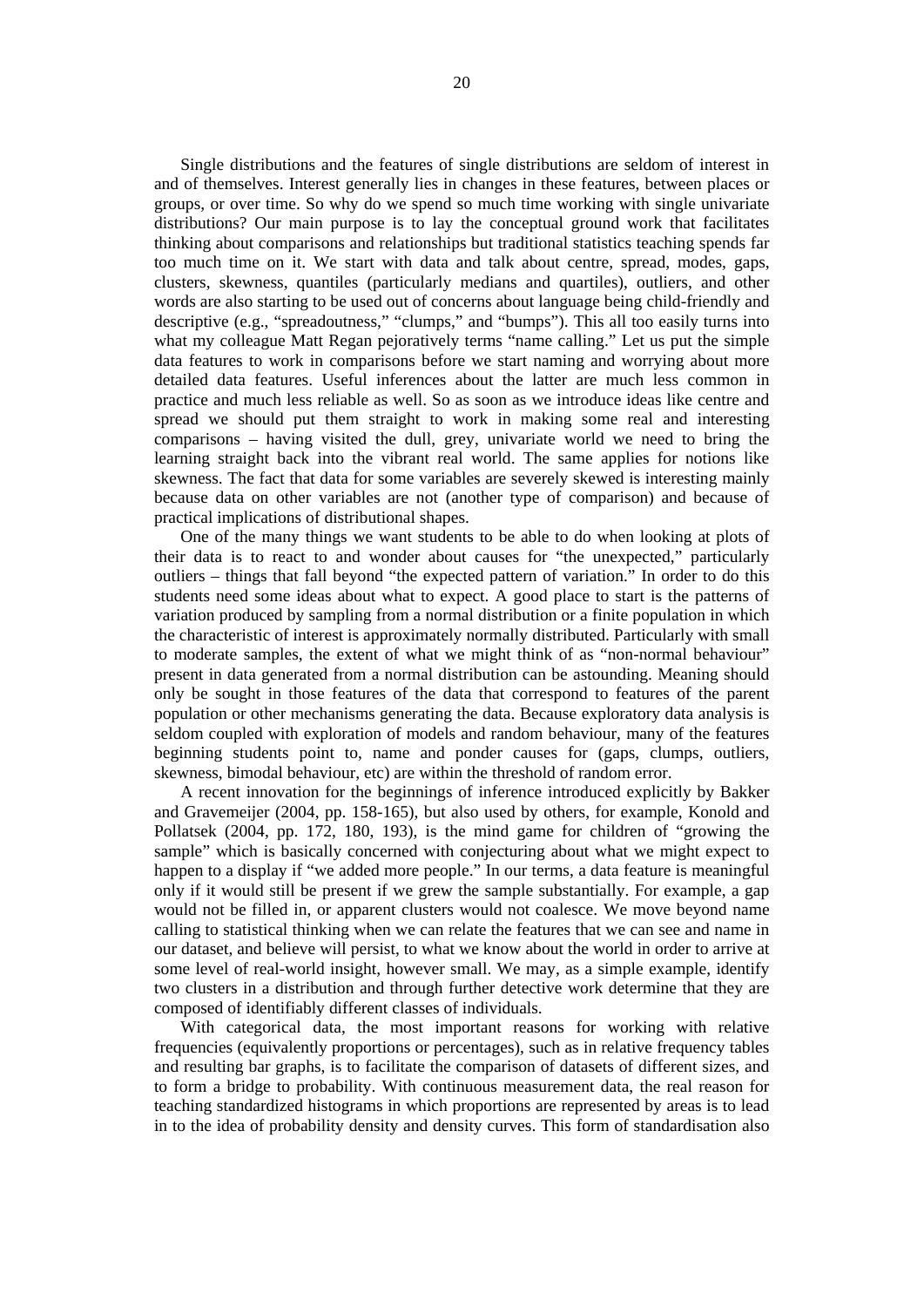permits comparison of datasets which have been summarised using different class intervals and to display a single set of data that has, for some other reason, been summarised using class intervals of different width. In practice, however, the need to do either of these things is so rare that I would never give it class time.

Some in the statistics education research community have found proportions of a sample below/above cut points (e.g., proportions of girls and boys with a height above 120 cm) provide a child-friendly introduction to the making of comparisons between groups when the response variable is continuous. It appears that this is something that many children do almost spontaneously. The reason we seldom see it in more advanced treatments is because the choice of cut point tends to be arbitrary and because this method of making comparisons is statistically inefficient. For example, more data is required to demonstrate a significant difference between groups this way than by comparing means. Statistical inefficiency does not provide a convincing argument against beginning students engaging with data in a way that is natural to them, however. It is much more important that they are enculturated to engage. Moreover, there are important areas in which the cut-point method is used, at least for communication purposes. Medical reporting often employs 5-year survival rates, for example.

# **5. DISCUSSION**

The ultimate goal of statistical investigation is learning about some external reality and this involves forming and updating models of this context reality. In applied statistics there are three main elements that are brought together: current understandings of the context reality, data, and the use of statistical models and knowledge to guide how we collect data and learn from our data (understandings). Figure 7 attempts to represent the interrelationships.



*Figure 7. Learning via statistics* 

The need for statistics flows from variation, particularly the presence of "unexplained variation," in data. The statistical response to variation is to investigate, disentangle and model patterns of variation in order to learn from them. Virtually all of the ways statisticians do this involve looking at data through a lens which is distribution. While labels are interesting to children they have to learn to set aside labels and move beyond "who is this?" to start seeing and focussing on the patterns of variation and then to thinking about what aspects of these patterns might be expected to persist more generally. As Rubin et al. (2005) state, "aggregate views are preferable, as they are required to look beyond the data towards making inferences about the underlying populations or processes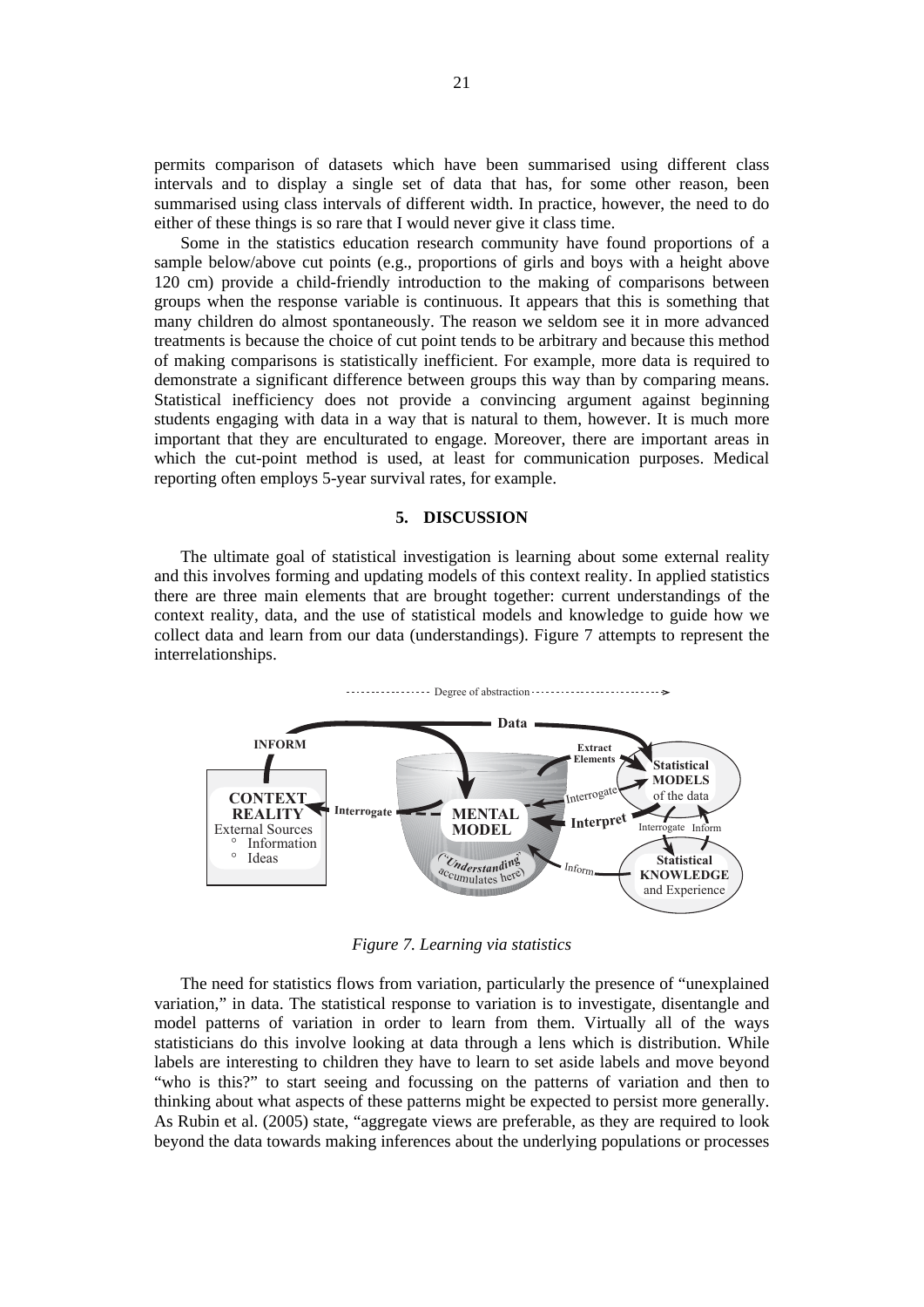represented by data samples." When case labels are removed data records with identical values for the variables become entirely exchangeable and we are left with frequency distributions. The graphs and summaries we use are ways of looking at, summarising and conveying aspects of the information present in these distributions. Fundamentally, the notion of "distribution" is the pattern of variation in a variable (or set of variables).

The operation of the thinking processes represented in Figure 7 rests heavily on the interplay between the behaviour of our data and understanding the stochastic behaviour of potentially useful statistical models. To do this well requires bringing together the two elements of experience with exploratory data analysis and experience with the stochastic behaviour generated by models. Empirical (frequency) distributions tell us about data behaviour, whereas theoretical distributions are critical conceptual building blocks for statistical models. Put another way, the distinction underlying empirical versus theoretical distributions is between the variation we see in our data and a model for the process that generates that variation. We conceive of unexplained variation present as having been generated by some "true" or "underlying" distribution. In a full parametric analysis we assume these distributions are unknown members of a known, named parametric family of distributions. The idea of "population distributions" may paper over some complications for beginners but the paper is usually very thin.

Whereas empirical and theoretical distributions of observations relate to within study (or within dataset) variation that we can imperfectly see, sampling distributions relate to study-to-study variation in estimates or statistics which cannot be seen from any particular study because each study provides only one study-level data point. Sampling distributions motivate the need for and are a component of the development of statistical inference.

All distributions are conditional in the sense that they apply to particular subpopulations or systems operating under particular conditions or "settings" or to a particular time. The regression problem can be conceived as an investigation of how the distribution of a response variable changes as the setting (*x*) changes and group comparisons can be conceived as an investigation of how the distribution of a response variable changes as we move from group to group.

Because distributions are such a fundamental component of statistical reasoning our main goal should not be, "How do we reason about distributions?" but "How do we reason with distributions?," moving from a world where individual atoms are what is interesting to reasoning using aggregates. As Watson (2005) writes, children are beginning to learn about distributions from an early age starting when they first create pictograms of favourite fruits or modes of transport. They are not told, and do not need to be told, that they are learning about "distribution." Students typically first encounter summary features of distributions such as means, medians and even interquartile ranges long before they have any but the vaguest idea of "distribution." We look at graphs of distributions long before we develop the notion of distribution. Indeed our more complex notions of distribution and the nature of various features of distributions draw heavily upon the behaviours that have already been seen exhibited in graphs of data.

So do students need to be able to form and articulate a concept of distribution to be able to operate in a statistical way? Or, to steal from Nike, can students "Just do it" using graphs, summaries and an intuitive appreciation of variation? My feeling is that an explicit notion of distribution is not needed until we want to motivate, understand and then use probability models. Although distribution is the second foundation stone on which statistics is built ("variation" is the first), what is critical for early learners is much less, *"What is 'distribution'?"* than, *"How are my data distributed?"* and beginning to answer that question using appropriate graphs and summaries. One of the usual English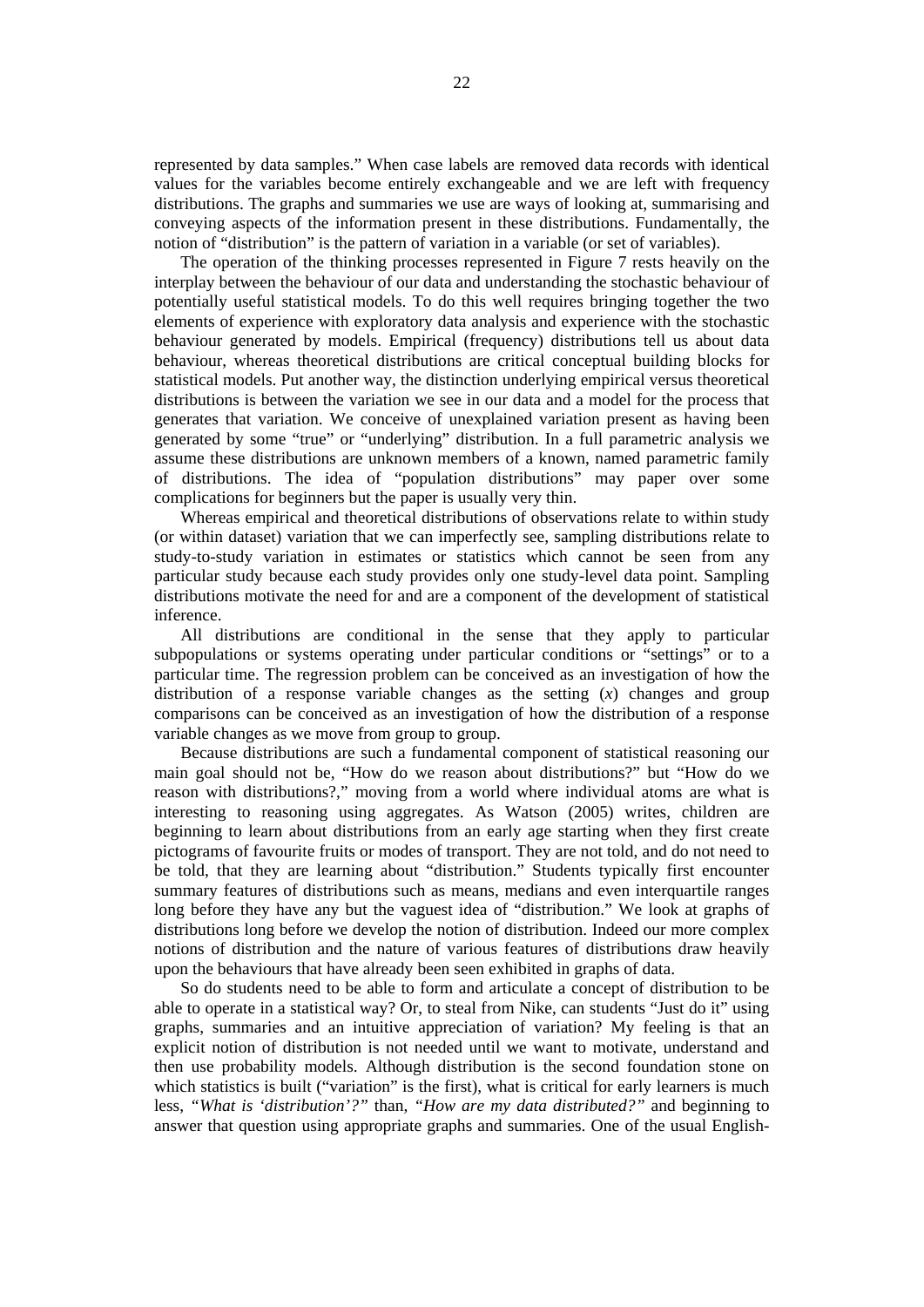language meanings of the word "distributed," taken from the *Oxford English Dictionary*, "is spread or disperse(d) abroad through a whole space or over a whole surface." The first step is that measured characteristics of individuals (e.g., heights) are not identical – their values are distributed across a range – and that we can learn useful things by looking at how they are distributed. "How are my data distributed?" points someone like me in the right direction but does it speak to the variety of students that might experience it? We can be very grateful we have committed researchers in statistics education who are prepared to pick up questions like the above, and the issues raised below, and move the discussion beyond conjecture and anecdote.

It is my belief that we should be forming mental habits in which raw data (numbers) prompt students immediately to reach for pictures of that data, or as Moore (1991, p. 426) says, "a structure of thought that whispers, 'Variation matters … Why not draw a graph?'" Summaries should be related conceptually to these pictures. Pictures of data, of distributions, do not need to be conventional pictures though they should converge to them over time as statistical knowledge develops; there are good reasons why conventional pictures have taken hold. Someone's student somewhere at some time may very well come up with something startling and new which should inform the way everyone else does graphics but we must expect this to be rare. A trap for teachers is the presumption that conventional pictures are easy to read. Tools which are so transparent to the initiated (nothing to teach, it's completely obvious, how could anyone *not* get it?!) can be quite opaque to beginners. Students need also to learn that there is not just one correct picture, that we can form a better overall view of reality by using an array of different pictures that better highlight different features of the data. Section 4 of Gould (2004) provides good examples of this and also how the insights so obtained feed into the development of statistical models for the data.

The key drivers for successful statistical practice, and thus the most critical elements to be instilled by statistics education are three propensities: the propensity to collect data that usefully addresses the question of interest, the propensity to question the applicability of data to the problem in hand, and the propensity to seek meaning in data. Everything else is about how to act on these propensities.

Most of the papers at STRL-4 and in this special issue deal with students' engagement with empirical distributions, their features, and with comparisons of these features between groups. When features like location shifts between groups show up in a set of boxplots, for example, the following questions are never far off. "But does it actually mean anything?" "If we did it again would it come out much the same? Or could the order of the groups even be reversed?" Instantly we are transported to the realm of inference.

The inferences beginning students are able to make are necessarily informal, but therein lies the rub. There are great difficulties with informal inferences as Pfannkuch (2006) discusses. Assessment of "significance" balances the three factors: effect size, variability and sample size, in a very complicated way. Sets of standard boxplots that look identical, except for being based on different sample sizes, must be interpreted differently (notched box plots, Garret & Nash, 2001, provide a workaround). It may well be that there are no easy answers. There were some very sound imperatives that drove the development of our formal schools of statistical inference! As statistics educators we need to encourage our students into the mental habit of continually seeking meaning in data, which includes trying to make inferences, even using inadequate tools. The focus for the next SRTL Research Forum (SRTL-5 in 2007) and, I hope, a future special issue of *SERJ,* is informal ideas of inference. I look forward to the results with extreme interest.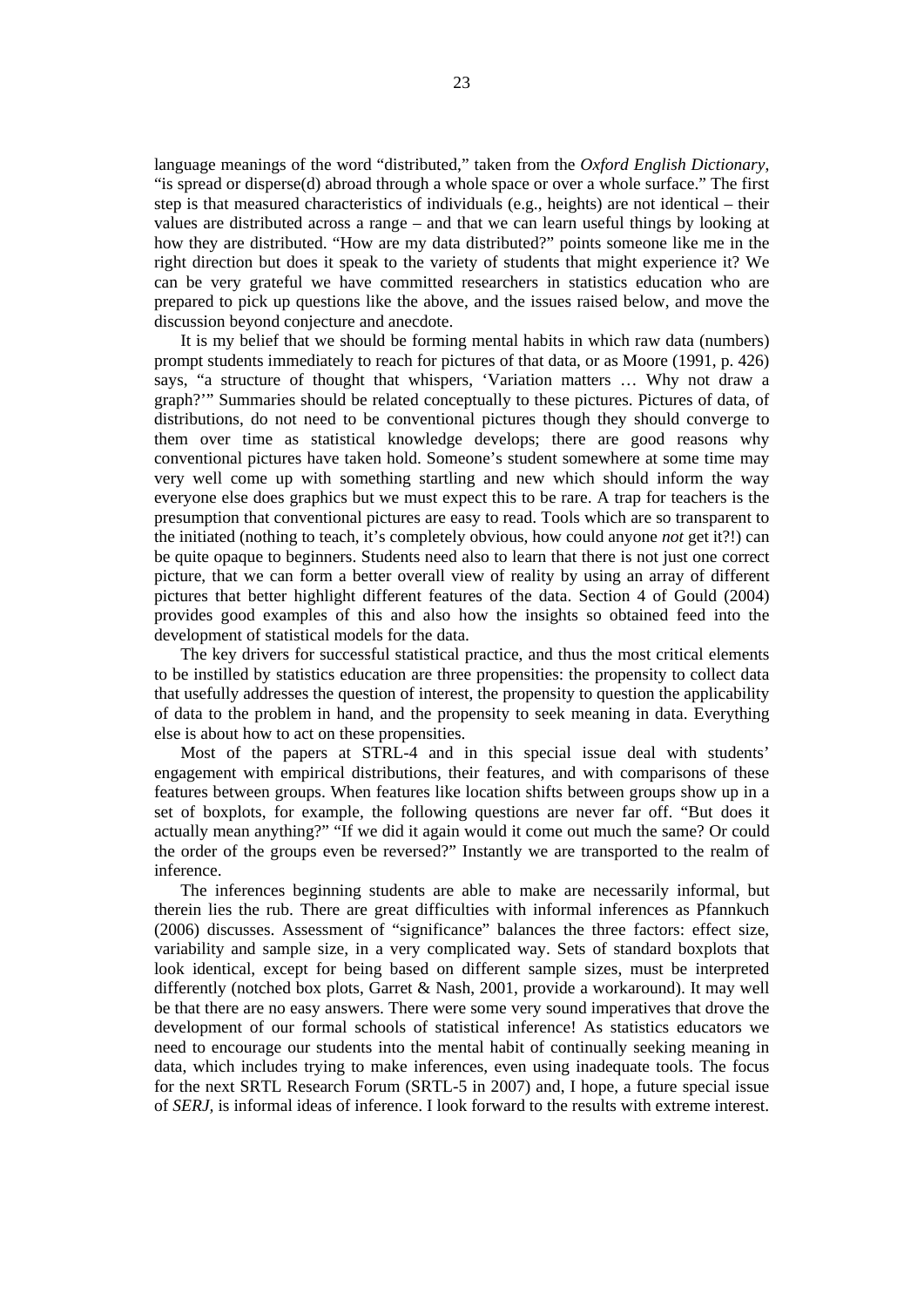#### **ACKNOWLEDGEMENTS**

The author is very grateful to Maxine Pfannkuch, Chris Reading and the participants at SRTL-4 for helpful suggestions and discussions.

# **REFERENCES**

- Bakker, A. and Gravemeijer, K. P. E. (2004). Learning to reason about distribution. In D. Ben-Zvi & J. Garfield (Eds.), *The challenge of developing statistical literacy, reasoning, and thinking* (pp. 147-168). Dordrecht, The Netherlands: Kluwer Academic Publishers.
- Chance, B., delMas, R. and Garfield, J. (2004). Reasoning about sampling distributions. In D. Ben-Zvi & J. Garfield (Eds.), *The challenge of developing statistical literacy, reasoning, and thinking* (pp. 295-323). Dordrecht, The Netherlands: Kluwer Academic Publishers.
- Garfield, J., and Ben-Zvi, D. (2005). Reasoning about variation [Special Section]. *Statistics Education Research Journal*, *4*(1), 27-99. [Online: www.stat.auckland.ac.nz/~iase/serj/SERJ4(1).pdf]
- Garrett, L. and Nash, J. C. (2001). Issues in teaching the comparison of variability to nonstatistics students. *Journal of Statistics Education*, *9*(2).

[Online: www.amstat.org/publications/jse/v9n2/garrett.html]

Gould, R. (2004). Variability: One statistician's view. *Statistics Education Research Journal*, *3*(2), 7-16.

[Online: www.stat.auckland.ac.nz/~iase/serj/SERJ3(2)\_Gould.pdf]

- Konold, C. and Pollatsek, A. (2004). Conceptualizing an average as a stable feature of a noisy process. In D. Ben-Zvi & J. Garfield (Eds.), *The challenge of developing statistical literacy, reasoning, and thinking* (pp. 169-199). Dordrecht, The Netherlands: Kluwer Academic Publishers.
- Moore, D. (1991). Statistics for all: Why? What and how? In D. Vere-Jones (Ed.), *Proceedings of the Third International Conference on Teaching Statistics (ICOTS-3),*  Dunedin, August 1990, Vol. 1 (pp. 423-428). Voorburg, The Netherlands: International Statistical Institute.
- Pfannkuch, M. (2006). Comparing boxplot distributions: A teacher's reasoning*. Statistics Education Research Journal*, *5*(2), 27-45.

[Online: www.stat.auckland.ac.nz/~iase/serj/SERJ5(2)\_Pfannkuch.pdf]

Prodroumou, T. and Pratt, D. (2006). The role of causality in the Co-ordination of two perspectives on distribution within a virtual simulation. *Statistics Education Research Journal*, *5*(2), 69-88.

[Online: www.stat.auckland.ac.nz/~iase/serj/SERJ5(2)\_Prod\_Pratt.pdf]

- Rubin, A., Hammerman, J. K., Puttick, G., and Campbell, C. (2005). Developing models of distributions using tinkerplots. In K. Makar (Ed.), *Reasoning about distribution: A collection of current research studies. Proceedings of the Fourth International Research Forum on Statistical Reasoning, Thinking, and Literacy,* Auckland, 2-7 July 2005, [CD-ROM, with video segments]. Brisbane, Australia: University of Queensland.
- Watson, J. (2005)*.* Developing an awareness of distribution. In K. Makar (Ed.), *Reasoning about distribution: A collection of current research studies. Proceedings of the Fourth International Research Forum on Statistical Reasoning, Thinking, and Literacy,* Auckland, 2-7 July 2005, [CD-ROM, with video segments]. Brisbane, Australia: University of Queensland.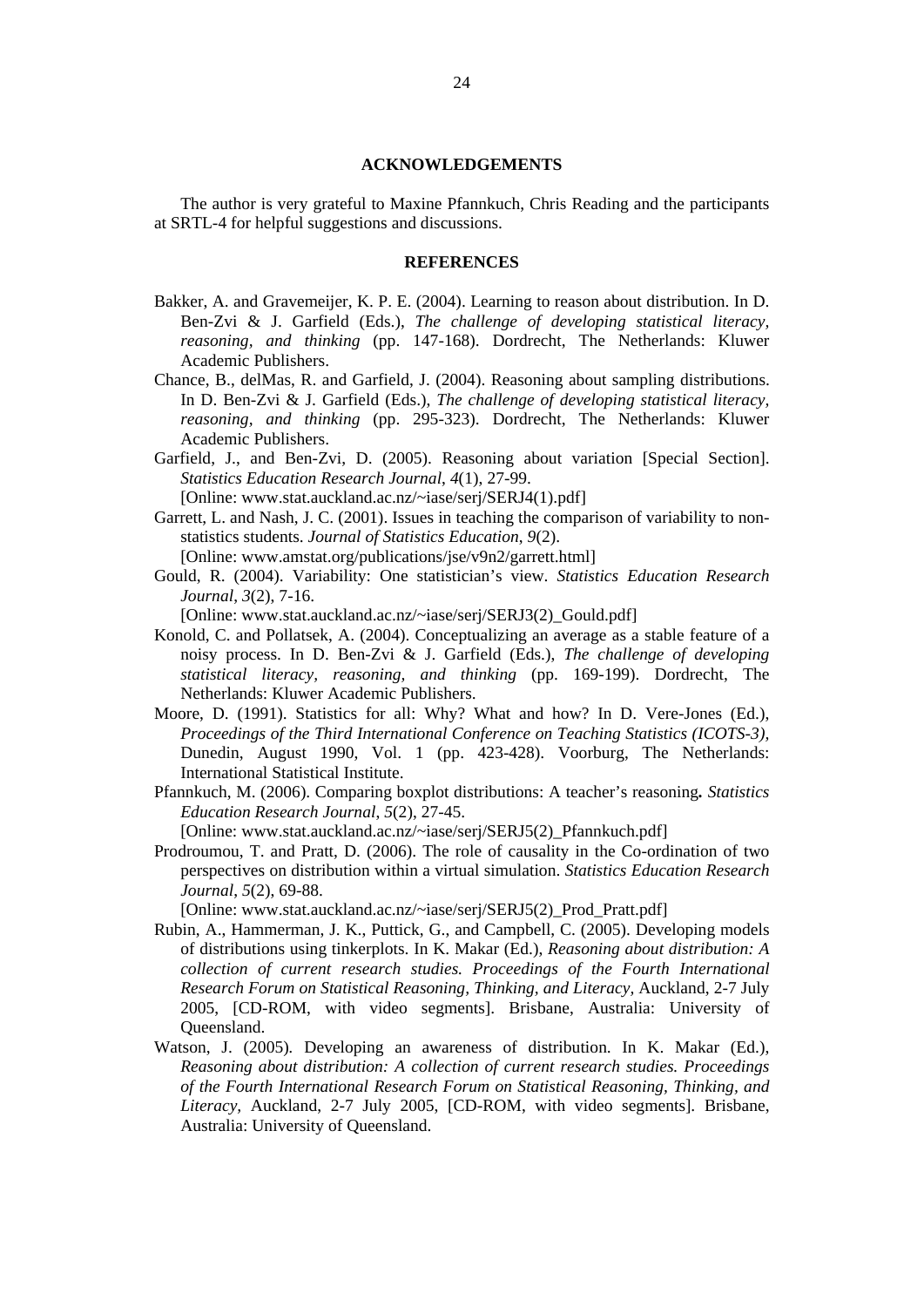Wild, C.J. (1994). On embracing the 'wider view' of statistics. *The American Statistician*, *48*(2), 163-171.

Wild, C. J., and Pfannkuch, M. (1999). Statistical thinking in empirical enquiry (with discussion). *International Statistical Review, 67*(3), 223-265.

> CHRIS WILD Department of Statistics University of Auckland Private Bag 92019 Auckland, New Zealand